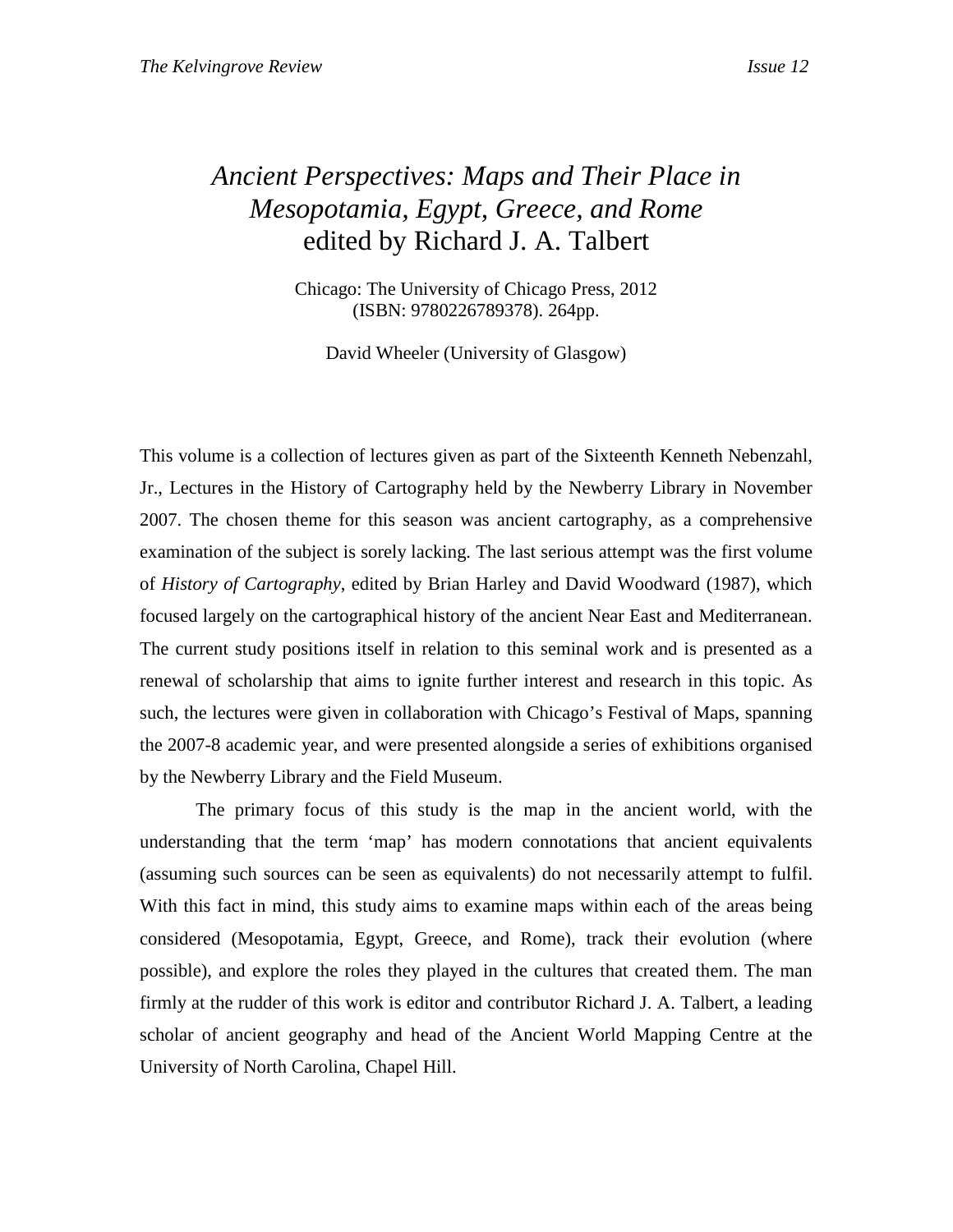Apart from the preface (provided by James R. Ackerman, Curator of Maps at the Newberry Library) and introduction (written by Talbert himself), the main content of this book is divided up into seven chapters penned by Talbert and his six co-conspirators. The book opens with Francesca Rochberg's chapter summarising the extensive Mesopotamian material and explores maps which represent actual features of the landscape as well as those representing ideas of the landscape. This is followed by David O'Connor's chapter on the few traditional maps and plans that have survived from Egypt as well as map-like elements of temple art. From there the text transitions into the Greek material, beginning with Georgia L. Irby's chapter on the evolution of mapmaking from Homer to Erotosthenes and Alexander Jones's on Ptolemy's geography. This is followed by Michael Lewis's chapter on the tools and techniques of Greek and Roman surveying. Richard J. A. Talbert picks up Lewis's narrative and discusses large scale maps in ancient Rome, and the book closes with Benet Salway's chapter on mapping a Roman worldview from textual sources.

 Like *History of Cartography* before it, this work is characteristically interdisciplinary due to its geographic and chronological scope. As a result, the contributors were themselves chosen from a variety of disciplines, such as Classics, Near Eastern studies, and ancient history. The text assumes a scholarly audience which will approach this text from many vantage points, and the authors have taken noticeable steps to make their chapters accessible to this diverse audience. As the main goal is to spark interest across a variety of fields, the tone is largely didactic and endeavours to introduce a solid foundation upon which future research can be built. The text's major strength is that it accomplishes this while at the same time advancing interpretation of the evidence in new and intriguing ways. In light of this, it could be possible to view *Ancient Perspectives* as a revised edition of *History of Cartography*, though this would not be entirely accurate. While both books approach the work in a similar manner and deal with much of the same content, they have very different scopes. *History of Cartography* is an expansive six volume work that endeavours to cover the history of cartography from prehistoric times to the modern age, of which only a portion of the first volume is dedicated to the evidence covered in *Ancient Perspective*. The aims of *Ancient Perspectives* are far less grand, and yet by concentrating on the ancient Mediterranean